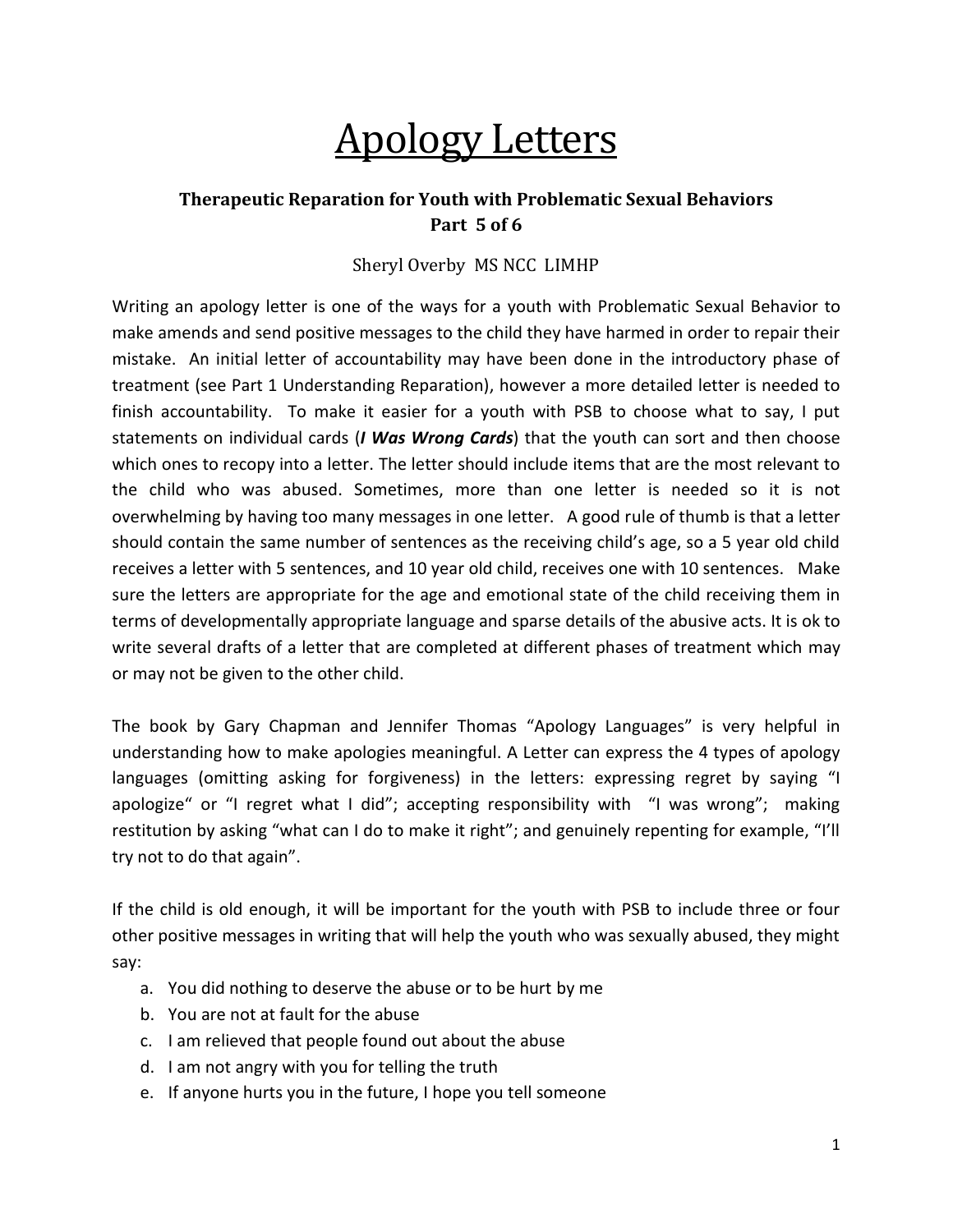- f. I hope you will have a positive and bright future
- g. I am glad that we got the help we needed.

#### *Personal touch*

It is advisable to have the other child's therapist provide feedback on what should be included and what should be left out of the letter. Letters should be handwritten if possible. Spelling and grammatical errors should be left IN the letter to make it more original. This will serve as a reminder later that the youth with PSB was not an adult. If the child who was abused is pre reading age, drawing pictures to go with simple language may be more helpful. Having hand written letters will also make the reparation activity feel more real and genuine. Please avoid providing "write in the blank" letters, or letters edited by the therapist, these are questionable and may not truly reflect the thoughts of the youth with PSB. After choosing cards (from the **I Was Wrong Cards** deck) that express what they would like to say, the youth tweaks the phrasing so it sounds like something they would actually say. Finally, include the date, a personal and official (cursive) "signature" and a salutation such as "yours truly", "good luck", or "thanks for listening". Even if the other child may never want to receive a letter, the youth should write one anyway and provide information to the abused child on how to find the letter in the future. It is possible that the other child or their caregivers will change their mind when the abused child enters a new developmental phase.

#### *A word of caution*

One must use good judgment if the letter is directly provided to another youth or family without sufficient context or preparation. It has only happened one time, but an apology letter was posted on Facebook and used as way to "prove" the youth with PSB was a threat to the community since they admitted to sexual behavior in their apology letter. This is emotionally harmful to all parties involved and may not have happened if the abused child's caregivers had more support or another way to "vent" their feelings. I ALWAYS keep copies of apology letters in my clinical files and encourage the family of the youth with PSB to keep the apology letter in a safe and secure place so it can be helpful in the future. Refer to the Part 1 called "Understanding Reparation" for more details on the dos and don'ts of delivering reparation activities, including apology letters.

#### *The Caregiver Letter*

Caregivers can clearly define their emotional support by writing a letter to the youth with PSB. Many caregivers need to clarify that they are supportive in spite of their first reactions to the news or disclosure of PSB. More information can be found in Part 4 "Caregiver Letter of Praise and Support" on [www.sheryloverby.com.](http://www.sheryloverby.com/)